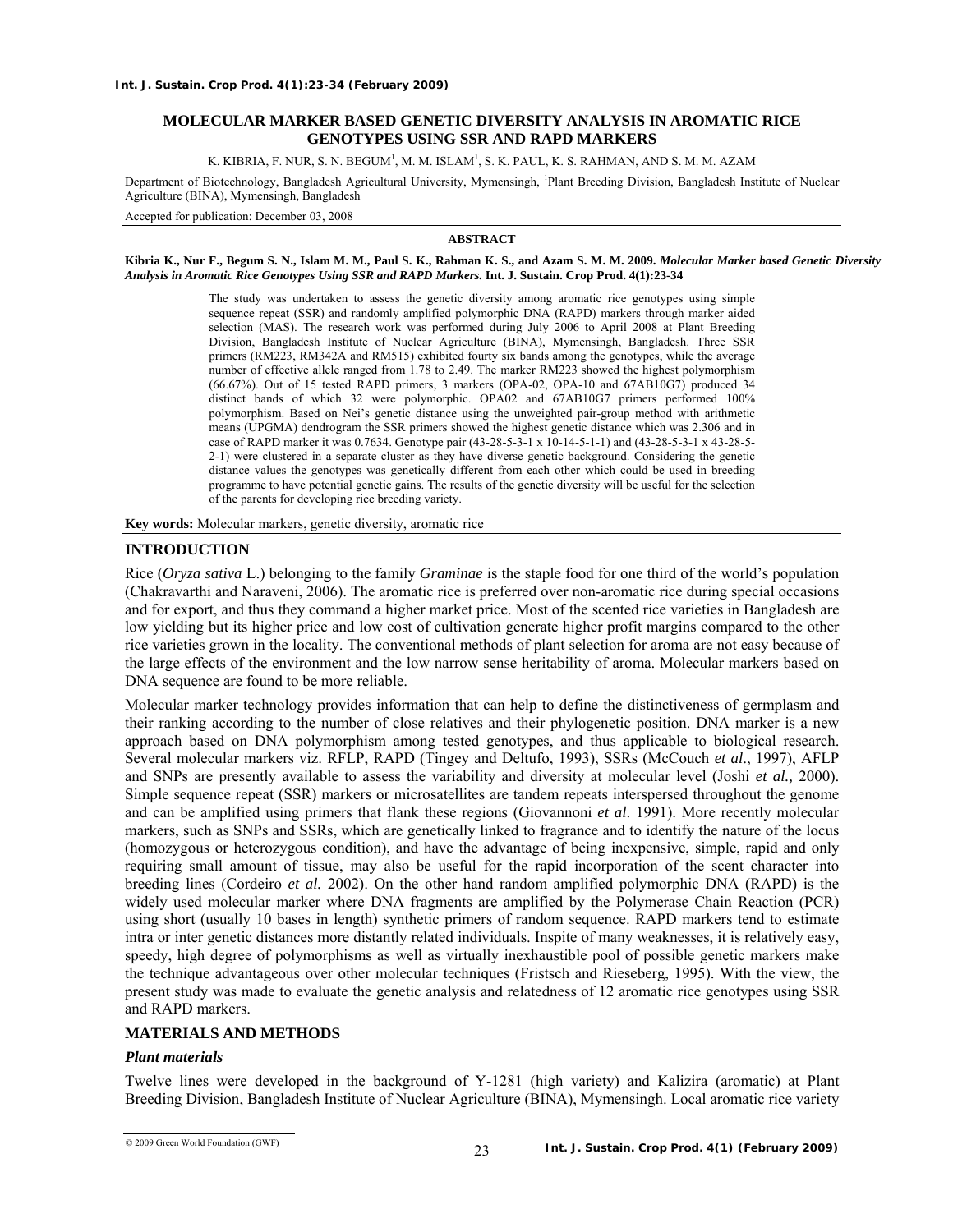Kalizira was used as a donor for aroma. Y-1281 is an improved yigh yielding non-aromatic variety. Twelve genotypes along with their parents were evaluated for genotypic study during July 2006 to April 2008.

# *Single Sequence Repeat (SSR) analysis*

Mini preparation CTAB method was followed to extract DNA from leaf sample. Three SSR markers RM223, RM342A and RM515 (linked to aroma) were used to confirm the presence of *fgr* gene. The PCR reaction was performed in 13 μl reaction volume containing 1.5 μl 10X PCR buffer, 8.25 μl ddH<sub>2</sub>O, 0.75 μl dNTPs, 1 μl each of forward and reverse primer, 0.5 µl Taq Polymerase and 2µl template DNA. Profile was used as follows: an initial denaturing step at 94°C for 5 min followed by 30 cycles at 94°C for 30 seconds, appropriate annealing temperature at  $55^{\circ}$ C for 30 sec and primer elongation at  $72^{\circ}$ C for 1 min. Final 5 min incubation at  $72^{\circ}$ C was allowed for complete of primer extension.

# *Random Amplified polymorphic DNA (RAPD) analysis*

The PCR reactions mixture contained 2 µl of total genomic DNA, 2.5 µl primer, 1.0 µl dNTPs, 1.0 µl Ampli *Taq* polymerase buffer, 3.3 µl ddH2O and 0.2 µl Ampli *Taq* DNA polymerase. Out of fifteen (OPA-01, OPA-02**,** OPA-10, OPA-11, OPA-12, OPB-01, OPB-02, OPB-06, OPB-07, OPB-18, OPC-01, OPC-02, 66AB10G6, 67AB10G7 and 69AB10G9), 3 oligonucleotide random primers (OPA-02, OPA-10, 67AB10G7) were selected for analysis. Amplification was performed in a thermal cycler with the following profile:  $94^{\circ}$ C for 3 min (initial denaturation), 94 $\rm^{\circ}C$  for 1 min, annealing at 36 $\rm^{\circ}C$  for 1 min, extension at 72 $\rm^{\circ}C$  for 2 min for 40 cycles with a final extension at 72°C for 7 min.

# *Electrophoresis*

The SSR and RAPD-PCR products were analyzed directly on 1.5% agarose gels in TBE buffer, visualized by staining with ethidium bromide and transillumination under short-wave UV light.

# *Data analysis*

Only clear and unambiguous SSR and RAPD markers were scored to the presence and absence of the corresponding band among the genotypes. The scores '1' and '0' indicated the presence and absence of bands, respectively. Both markers data subjected to cluster analysis using the software POPGENE (version 1.31). The unweighted pair-group method with arithmetic means (UPGMA) dendrogram was drawn by using the software TREEVIEW. Nei's (1972) genetic distance value was computed using the formula as described in the POPGENE (version 1.31) software user manual.

# **RESULTS AND DISCUSSION**

# *SSR analysis*

Three primers (RM223, RM342A, and RM515) linked to aroma gene (*FGR* gene) were found to be highly polymorphic between the parents in this study. Fourty six bands were scored from three SSR markers among the genotypes (Figure 1a-c). The number of alleles ranged from one to two per locus, while the average number of effective allele ranged from 1.78 to 2.49 (Table 1). Thanh *et al*. (1999) detected 41 alleles with an average of 2.9 alleles per locus using 14 primers pair with 13 upland rice lines from Vietnam. Saker *et al.,* (2005) observed that the six SSR primer sets which were distributed through 6 different rice chromosomes revealed 25 alleles, eight alleles with RM10 primer, six with T92, five alleles with RM13 primer, four alleles with RM8 and two with RM3 and RM14 primer sets.

The genotypes 37-4-1-2, 41-12-3-1-2 and 37-1-3-1 showed the highest polymorphism. The highest polymorphism was 66.67%) and the lowest was 33.33% using RM-223 and RM-342A, respectively. According to Nei's (1972) the highest level of gene diversity value was 0.99 (RM-223) and the lowest level of gene diversity value was 0.75 (RM-515); average gene flow for all microsatellite loci in 14 rice genotypes is 0.0717 (Table 1). The values of pair-wise comparisons of Nei's (1972) genetic distance (D) between genotypes were computed from combined data for the 3 primers, ranged from 0.0000 to 2.3026 (Table 2). Comparatively higher genetic distance was observed between 43-28-5-3-1 vs 10-14-5-1-3 genotypes pairs than the other combinations. Nagaraju *et al*. (2002) stated that the lowest genetic distance was among the traditional Basmati varieties, whereas average genetic distance was 0.675 for the *indica* and 0.484 for *japonica*.

Twelve genotypes with their parents were used to make dendrogram based on Nei's (1972) genetic distance using Unweighted Pair Group Method of Arithmetic Means (UPGMA). In this study, 14 aromatic rice genotypes have been differentiated into two main clusters; Y-1281, 40-1-2-1, 48-8-1-2-6, 37-4-1-2, 43-28-5-3-1, 37-1-3-1 and 48- 1-2-3 in cluster 1 and Kalizira, 43-28-5-3-1, 43-28-5-2-2, 10-14-5-1-1, 41-12-3-1-2, 33-144-1-1, 10-14-5-1-3 formed cluster 2 (Figure 2). Cluster 1 was grouped in to two sub clusters. In sub-cluster I, 37-4-1-2 alone was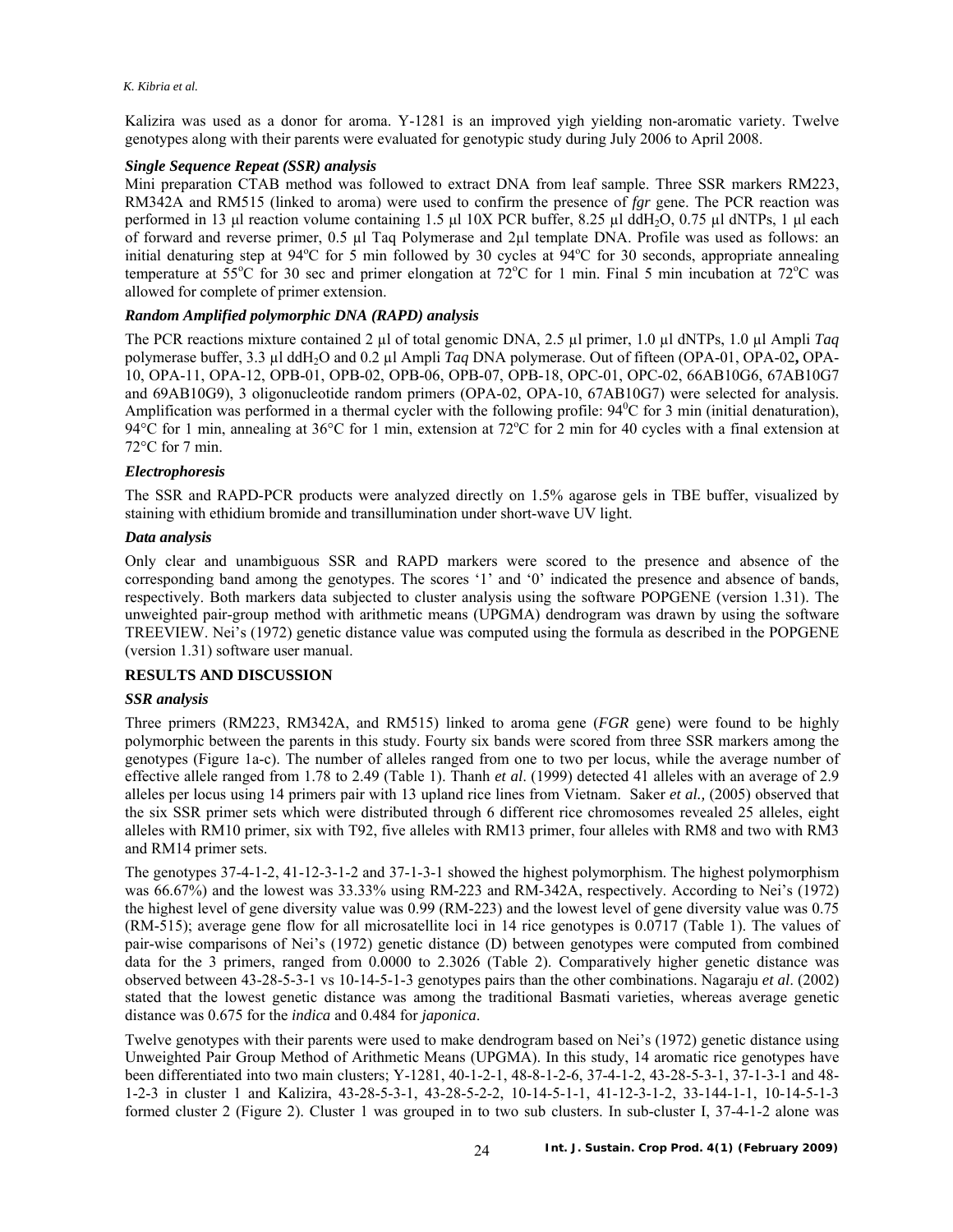grouped in a sub cluster and 48-8-1-2-6 alone and Y-1281 and Kalizira grouped in sub-sub-cluster. Genotypes 48- 1-2-3 alone grouped in a sub-cluster II and 43-28-5-3-1, 37-1-3-1 had been grouped in different sub cluster. In cluster 2, 10-14-5-1-3 alone grouped in a sub-cluster and Kalizira, 43-28-5-2-1, 43-28-5-2-2, 10-14-5-1-1, 41-12- 3-1-2 and 33-144-1-1 were grouped in a sub-cluster while Kalizira, 43-28-5-2-1 and 10-14-5-1-1, 41-12-3-1-2 were grouped in a sub-sub-cluster. Thanh *et al.* (1999) found that the SSR-based dendrogram resolved the 31 Vietnamese upland rice accessions into two major groups. The rice genotypes were classified and grouped into 11 distinct groups (Chakravarthi and Naraveni, 2006). Yu *et al.* (2004) studied cluster analysis of the 223 accessions parental lines of rice and showed three major groups and nine sub groups. The dendrogram revealed that the genotypes that are derivatives of genetically similar type clustered together.

#### *RAPD analysis*

Genetic relationship among the twelve aromatic rice genotypes has been carried out using RAPD markers. Among the fifteen primers, three primers (OPA02, OPA10 and 67 AB10G7) generated reproducible, and informative RAPD profiles were selected. These primers produced multiple band profiles (Figure 3 a-c) with a number of amplified DNA fragments where average 11.33 scorable bands and 10.66 polymorphic bands were scored by per primer. The selected three primers generated 34 distinct bands of which 32 bands were polymorphic. The primers OPA02 and 67AB10G7 produced maximum number of polymorphic bands (12) and another primer OPA10 produced 8 polymorphic bands. The highest polymorphism was 100% (OPA02 and 67AB10G7) and the lowest was 80% (OPA10). This proportion of polymorphism was higher compared to some previous RAPD analysis in rice e.g., 53.85% in six different rice cultivars (Rahman *et al.,* 2007), 67.5% in some Indian aromatic rice (Choudhury *et al.*, 2001), 69.2% in 111 glutinous rice collected from 7 countries (Kim *et al.,* 2005).

Among the RAPD markers OPA10-6 marker revealed low level of differentiation (0.4384) in the studied genotypes of aromatic rice. According to Rahman *et al.* (2007), when gene flow is lower than gene diversity is higher. In this experiment,  $43-28-5-2-1$  and  $43-28-5-3-1$  showed higher genetic distance (0.7634) than others. So it can be commented that lower gene flow might be occurred in these genotypes. Genetic diversity values of 12 genotypes with their parents for 3 primers are given in Table 3. Average gene diversity **(**h) and Shannon's Information index (I) were found 0.3149 and 0.4788, respectively. 67AB10G7-1 and 67AB10G7-7 locus showed high gene diversity value and Shannon's Information index (0.5000 and 0.6931) and the lowest values were found in locus OPA10-2 and OPA10-3. Over all gene diversity across all populations for all the loci were 0.208, reported by Rahman *et al.,* 2007, 0.42 was reported by Qian *et al.,* 2006. Large number of pair-wise differences (low genetic similarity value) was observed among those genotypes developed from genetically distant parental line. Comparatively higher genetic distance (0.7634) was found between 43-28-5-3-1 and 43-28-5-2-1 pair lines than other pair combination. The lowest genetic distance (0.1634) was revealed between pedigree line Y-1281(P) and 48-8-1-2-6 pedigree line. Considering the genetic distance values, the result indicated that the genotypes were genetically different from each other which could be used in breeding programme to have potential genetic gains.

The UPGMA dendrogram based on Nei's (1972) genetic distance between different pairs was correlated with their sources of origin (Figure 4). The dendrogram indicated segregation of 12 aromatic rice genotypes with their parents were grouped into three distinct clusters, 33-144-1-1-1, Y-1281(P), 48-8-1-2-6, 40-1-2-1, 43-28-5-2-2, 48- 1-2-3 and 37-4-1-2 were grouped in cluster I, while 37-1-3-1, 41-12-3-1-2, 10-14-5-1-3 and 43-28-5-3-1 were grouped in cluster II and Kalizira (P), 10-14-5-1-1-1 and 43-28-5-2-1 in cluster III. Three distinct clusters of rice cultivars were also observed by Rahman *et al.* (2007). From the study it was found that Y-1281 (P) was closed 48- 8-1-2-6 with the lowest genetic distance (0.1634). Y-1281 and 48-8-1-2-6 were grouped in sub-sub cluster II under the cluster I. On the other hand, 43-28-5-3-1 showed the highest genetic distance (0.7634) with 43-28-5-2-1. The genotypes 43-28-5-3-1 and 43-28-5-2-1 were distantly located and also presented in different cluster II and III. In this study RAPD markers have been proved to be powerful tools for molecular genetic analysis of aromatic rice genotypes for plant breeding programme to assess allelic variation available to allow for the production of new variation that are aimed towards the improvement of crop productivity and able to withstand from biotic and abiotic factors.

In the present investigation, both SSR and RAPD markers were employed to assess the genetic diversity among 14 rice genotypes. The employment of SSR and RAPD markers in genetic diversity analysis helped in grouping the genotypes according to their subspecies level. Among the SSR primers, RM223 and the RAPD primers, OPAO2 and 67AB10G7 showed higher polymorphism 66.67% and 100%, respectively. The RAPD markers gave more clusters with fewer genotypes in each clusters, while the SSR markers gave fewer clusters with more genotypes in each and therefore, more variation within each cluster, Based on the study SSR and RAPD-based dendrogram genotype pair (43-28-5-3-1 x 10-14-5-1-1) and (43-28-5-3-1 x 43-28-5-2-1) are clustered in a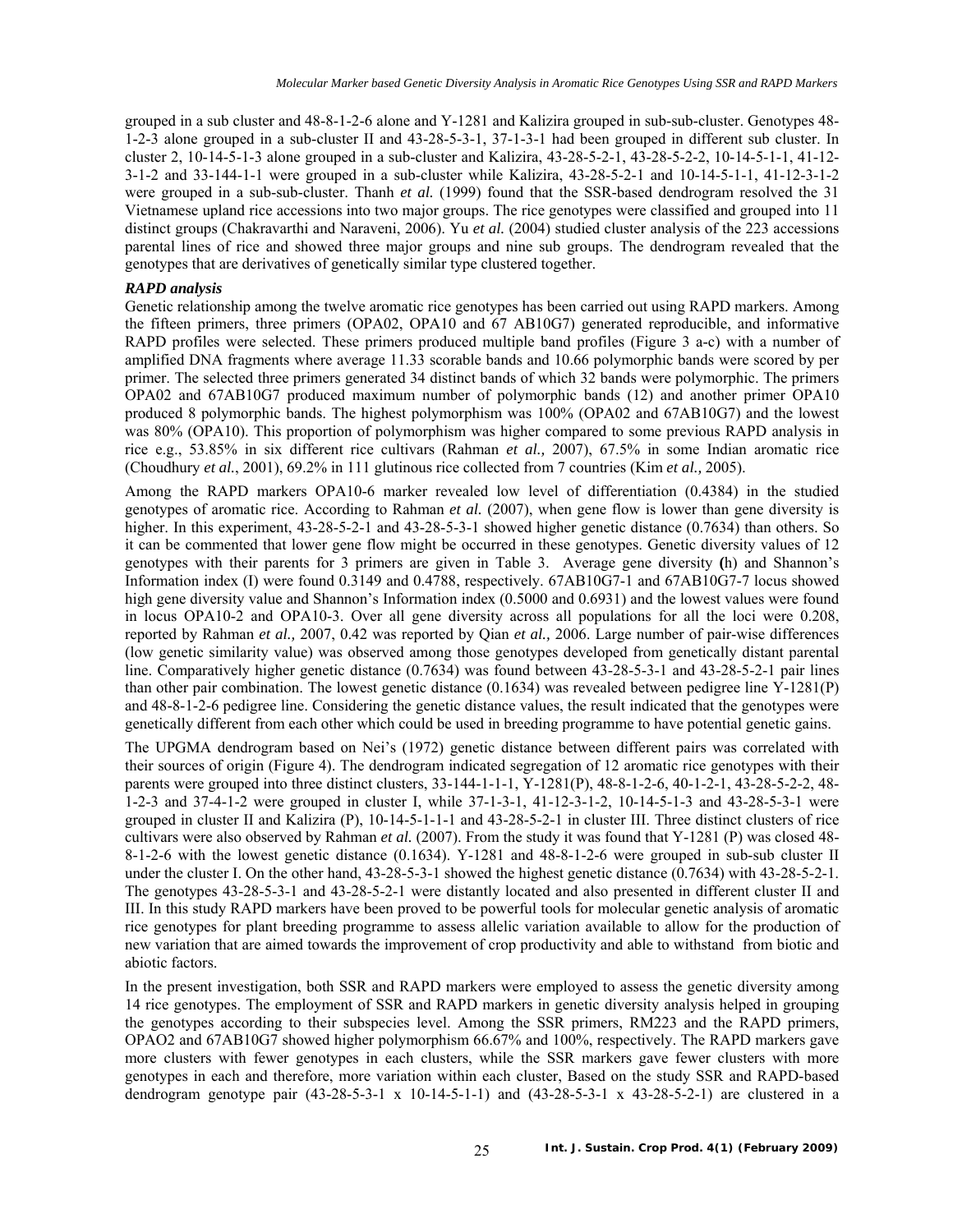#### *K. Kibria et al.*

separate cluster as they have far genetic background from each other and from the rest of the investigated genotypes. Thus microsatellite markers (SSR) and random amplified polymorphic DNA markers (RAPD) could identify some of the aromatic rice genotypes under investigation have probably originated from closely related ancestors and possess high degree of genetic similarity.

| Locus                     | Sample<br><b>Size</b> | $E_{Het}$ | $A_{\rm Het}$ | Nei    | $N_m$  | $\rm N_a$ | $\rm N_e$ | *I     |
|---------------------------|-----------------------|-----------|---------------|--------|--------|-----------|-----------|--------|
| RM-223                    | 28                    | 0.6217    | 0.1786        | 0.5995 | 0.1061 | 3.0000    | 2.4968    | 0.9999 |
| RM-342A                   | 28                    | 0.5847    | 0.1071        | 0.5638 | 0.0587 | 3.0000    | 2.2924    | 0.9010 |
| RM-515                    | 28                    | 0.4550    | 0.0714        | 0.4388 | 0.0486 | 3.0000    | 1.7818    | 0.7589 |
| Mean                      | 28                    | 0.5538    | 0.1190        | 0.5340 | 0.0717 | 3.0000    | 2.1903    | 0.8866 |
| <b>Standard Deviation</b> | -                     | 0.0875    | 0.0546        | 0.0844 | -      | 0.0000    | 0.3683    | 0.1211 |

Table 1. Summary of heterozygosity and genetic variation statistics for all loci

EHet=Expected Heterozygosity [Expected heterozygosity was computed using Levene (1949]

Ave<sub>Het</sub>=Average Heterozygosity, Nei=Nei's (1973) expected heterozygosity

 $N_m$ = Gene flow estimated from  $F_{st}$  or  $F_{cs}$ . e.g.,  $N_m$ =0.25(1- $F_{st}$ )/ $F_{st}$ 

 $N_a$  = Observed number of alleles,  $N_e$  = Effective number of alleles

 $I =$ Shannon's Information Index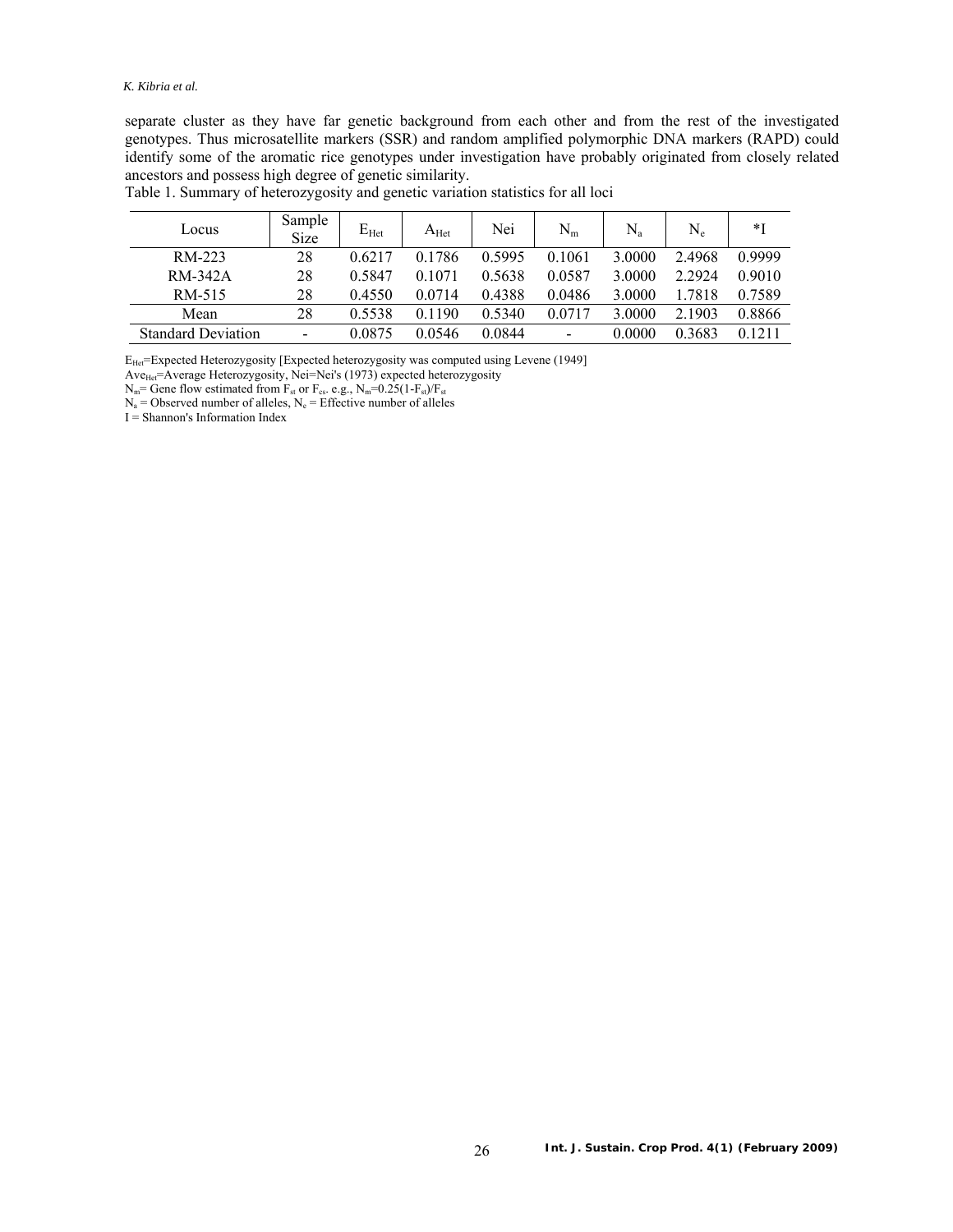| Genotypes             | 281(P) | $\widehat{\mathbb{E}}$<br>Kalizira | $\mathbf{\sim}$<br>ុ | ن<br>ᅮ<br>ç<br>후<br>≘ | $\sim$<br>$\sim$<br>$^{28}$<br>43 | ೆ<br>بہ<br>ᠭ<br>28<br>$43 -$ | ∊      | ᅮ<br>Ņ<br><b>ب</b><br>28<br>$\ddot{4}$ | $\epsilon$<br>$\mathbf{\sim}$<br>\$ | Ļ<br>$\overline{\phantom{0}}$<br>37 | ೆ<br>$\sim$<br>4 | 44<br>-<br>33 | $\sim$<br>∼<br>$\sim$ | $\circ$<br>$\sim$<br>∾<br>$\frac{8}{3}$ |
|-----------------------|--------|------------------------------------|----------------------|-----------------------|-----------------------------------|------------------------------|--------|----------------------------------------|-------------------------------------|-------------------------------------|------------------|---------------|-----------------------|-----------------------------------------|
| $Y-1281(P)$           | ****   |                                    |                      |                       |                                   |                              |        |                                        |                                     |                                     |                  |               |                       |                                         |
| Kalizira (P)          | 1.4525 | ****                               |                      |                       |                                   |                              |        |                                        |                                     |                                     |                  |               |                       |                                         |
| $40-1-2-1$            | 1.0986 | 0.4055                             | ****                 |                       |                                   |                              |        |                                        |                                     |                                     |                  |               |                       |                                         |
| $10-14-5-1-3$         | 0.0912 | 1.7006                             | 0.6020               | ****                  |                                   |                              |        |                                        |                                     |                                     |                  |               |                       |                                         |
| $43 - 28 - 5 - 3 - 1$ | .7006  | 0.3143                             | 1.0075               | 2.3026                | ****                              |                              |        |                                        |                                     |                                     |                  |               |                       |                                         |
| 43-28-5-2-2           | 1.7006 | 0.3143                             | 0.0912               | 0.9163                | 0.9163                            | ****                         |        |                                        |                                     |                                     |                  |               |                       |                                         |
| $10-14-5-1-1$         | 0.6020 | 1.0075                             | 0.6020               | 0.9163                | 0.5108                            | 0.5108                       | ****   |                                        |                                     |                                     |                  |               |                       |                                         |
| $43 - 28 - 5 - 2 - 1$ | 1.0986 | 0.4055                             | 0.0000               | 0.6020                | 1.0075                            | 0.0912                       | 0.6020 | ****                                   |                                     |                                     |                  |               |                       |                                         |
| $48 - 1 - 2 - 3$      | 1.0986 | 0.4055                             | 1.0986               | 1.7006                | 0.0912                            | 1.0075                       | 0.3143 | 1.0986                                 | ****                                |                                     |                  |               |                       |                                         |
| $37 - 4 - 1 - 2$      | 0.2027 | 0.0000                             | 1.5890               | 0.3993                | 1.4979                            | 1.4979                       | 0.3993 | 1.5890                                 | 0.8959                              | ****                                |                  |               |                       |                                         |
| $41 - 12 - 3 - 1 - 2$ | 0.8959 | 0.8959                             | 0.4904               | 1.0924                | 0.3993                            | 0.3993                       | 0.1116 | 0.4904                                 | 0.4904                              | 0.6931                              | ****             |               |                       |                                         |
| $33 - 144 - 1 - 1$    | 0.4055 | 1.0986                             | 0.4055               | 0.6020                | 0.6020                            | 0.6020                       | 0.0912 | 0.4055                                 | 0.4055                              | 0.4904                              | 0.2027           | ****          |                       |                                         |
| $37 - 1 - 3 - 1$      | 0.8959 | 0.8959                             | 0.4904               | 0.3993                | 0.0000                            | 0.3993                       | 1.4979 | 0.4904                                 | 0.0000                              | 0.6931                              | 1.3863           | 1.5890        | ****                  |                                         |
| $48 - 8 - 1 - 2 - 6$  | 0.0000 | 0.0000                             | 0.4055               | .7006                 | 0.3143                            | 0.3143                       | 1.0075 | 0.4055                                 | 0.4055                              | 0.0000                              | 0.8959           | 1.0986        | 0.8959                | ****                                    |

Table 2. Nei's genetic distance (below diagonal) values among studied aromatic genotypes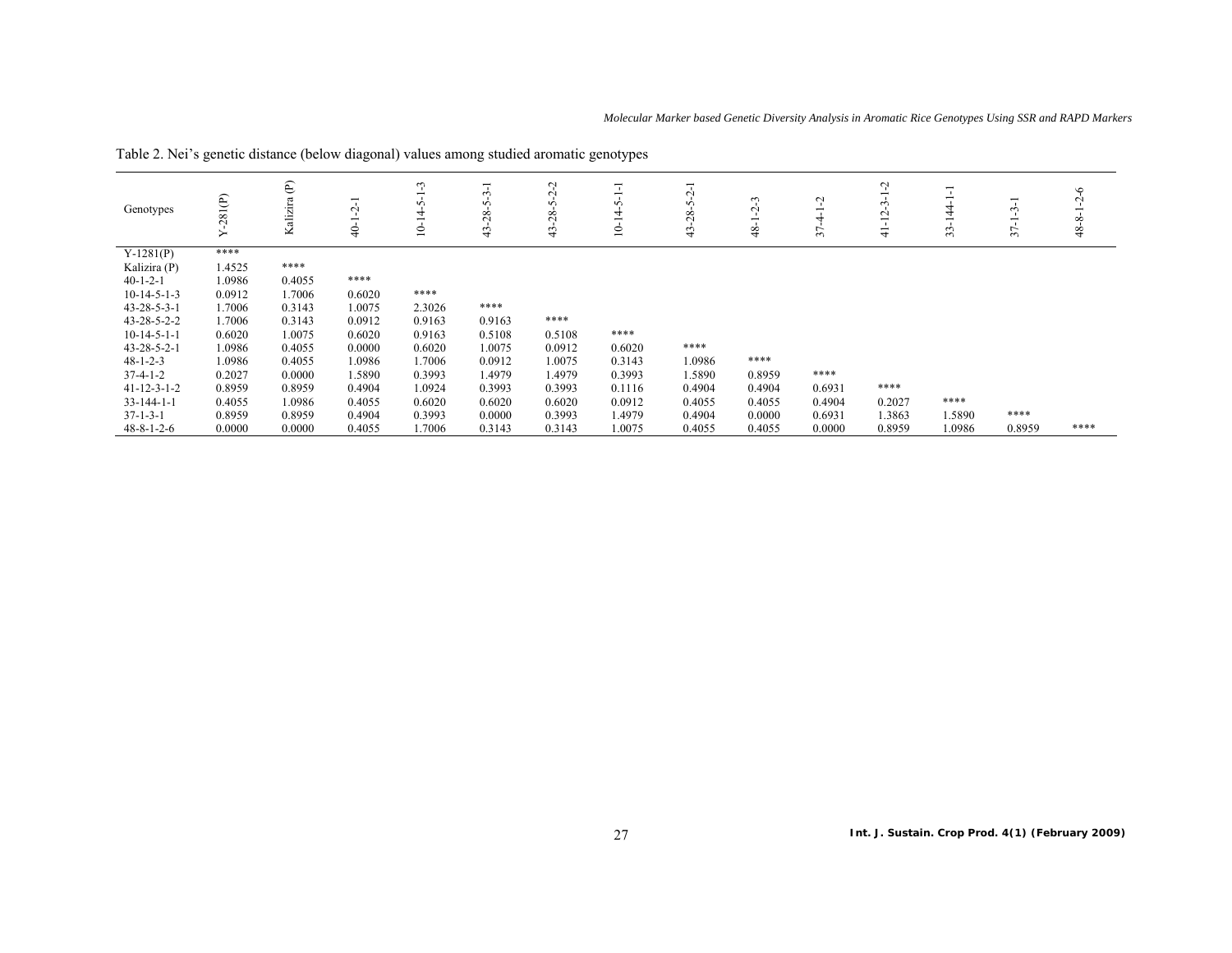#### *K. Kibria et al.*

| Locus          | Sample size | na*    | ne*    | h*     | $I^*$  | $G_{ST}$ * | $N_m^*$ |
|----------------|-------------|--------|--------|--------|--------|------------|---------|
| <b>OPA02-1</b> | 42          | 2.0000 | 1.6897 | 0.4082 | 0.5983 | 1.0000     | 0.0000  |
| <b>OPA02-2</b> | 42          | 2.0000 | 1.6897 | 0.4082 | 0.5983 | 1.0000     | 0.0000  |
| <b>OPA02-3</b> | 42          | 2.0000 | 1.2499 | 0.1999 | 0.3521 | 0.8257     | 0.1056  |
| <b>OPA02-4</b> | 42          | 2.0000 | 1.4867 | 0.3274 | 0.5089 | 0.4676     | 0.5694  |
| <b>OPA02-5</b> | 42          | 2.0000 | 1.2769 | 0.2168 | 0.3743 | 0.5177     | 0.4659  |
| <b>OPA02-6</b> | 42          | 2.0000 | 1.2769 | 0.2168 | 0.3743 | 0.5177     | 0.4659  |
| <b>OPA02-7</b> | 42          | 2.0000 | 1.6897 | 0.4082 | 0.5983 | 1.0000     | 0.0000  |
| <b>OPA02-8</b> | 42          | 2.0000 | 1.3243 | 0.2449 | 0.4101 | 1.0000     | 0.0000  |
| <b>OPA02-9</b> | 42          | 2.0000 | 1.8491 | 0.4592 | 0.6518 | 1.0000     | 0.0000  |
| OPA02-10       | 42          | 2.0000 | 1.3243 | 0.2449 | 0.4101 | 1.0000     | 0.0000  |
| OPA02-11       | 42          | 2.0000 | 1.5077 | 0.3367 | 0.5196 | 1.0000     | 0.0000  |
| OPA02-12       | 42          | 2.0000 | 1.8491 | 0.4592 | 0.6518 | 1.0000     | 0.0000  |
| <b>OPA10-1</b> | 42          | 2.0000 | 1.5077 | 0.3367 | 0.5196 | 1.0000     | 0.0000  |
| OPA10-2        | 42          | 1.0000 | 1.0000 | 0.0000 | 0.0000 | ****       | ****    |
| OPA10-3        | 42          | 1.0000 | 1.0000 | 0.0000 | 0.0000 | ****       | ****    |
| <b>OPA10-4</b> | 42          | 2.0000 | 1.5858 | 0.3694 | 0.5562 | 0.9056     | 0.0521  |
| <b>OPA10-5</b> | 42          | 2.0000 | 1.0859 | 0.0791 | 0.1719 | 0.5592     | 0.3942  |
| <b>OPA10-6</b> | 42          | 2.0000 | 1.5934 | 0.3724 | 0.5595 | 0.4384     | 0.6405  |
| <b>OPA10-7</b> | 42          | 2.0000 | 1.1783 | 0.1514 | 0.2848 | 0.5394     | 0.4270  |
| <b>OPA10-8</b> | 42          | 2.0000 | 1.7115 | 0.4157 | 0.6063 | 0.6131     | 0.3155  |
| OPA10-9        | 42          | 2.0000 | 1.9365 | 0.4836 | 0.6767 | 0.7837     | 0.1380  |
| OPA10-10       | 42          | 2.0000 | 1.9986 | 0.4997 | 0.6928 | 0.9572     | 0.0224  |
| 67AB10G7-1     | 42          | 2.0000 | 2.0000 | 0.5000 | 0.6931 | 1.0000     | 0.0000  |
| 67AB10G7-2     | 42          | 2.0000 | 1.3243 | 0.2449 | 0.4101 | 1.0000     | 0.0000  |
| 67AB10G7-3     | 42          | 2.0000 | 1.9865 | 0.4966 | 0.6897 | 0.9298     | 0.0377  |
| 67AB10G7-4     | 42          | 2.0000 | 1.9365 | 0.4836 | 0.6767 | 0.7837     | 0.1380  |
| 67AB10G7-5     | 42          | 2.0000 | 1.5077 | 0.3367 | 0.5196 | 1.0000     | 0.0000  |
| 67AB10G7-6     | 42          | 2.0000 | 1.3243 | 0.2449 | 0.4101 | 1.0000     | 0.0000  |
| 67AB10G7-7     | 42          | 2.0000 | 2.0000 | 0.5000 | 0.6931 | 1.0000     | 0.0000  |
| 67AB10G7-8     | 42          | 2.0000 | 1.2968 | 0.2289 | 0.3898 | 0.6954     | 0.2190  |
| 67AB10G7-9     | 42          | 2.0000 | 1.2968 | 0.2289 | 0.3898 | 0.6954     | 0.2190  |
| 67AB10G7-10    | 42          | 2.0000 | 1.5858 | 0.3694 | 0.5562 | 0.9056     | 0.0521  |
| 67AB10G7-11    | 42          | 2.0000 | 1.4294 | 0.3004 | 0.4775 | 0.8840     | 0.0656  |
| 67AB10G7-12    | 42          | 2.0000 | 1.1529 | 0.1327 | 0.2573 | 1.0000     | 0.0000  |
| Mean           | 42          | 1.9412 | 1.5192 | 0.3149 | 0.4788 | 0.8690     | 0.0754  |
| St. Dev        |             | 0.2388 | 0.3036 | 0.1417 | 0.1839 |            |         |

Table 3. Genetic diversity, Gene flow (Nm) and gene differentiation ( $G_{ST}$ ) across 3 primers in 12 aromatic rice lines with their parents

\* na = Observed number of alleles

\* ne = Effective number of alleles

 $* h = Nei's (1973)$  gene diversity

 $* I = Shannon's Information index$ 

\* Co-efficient of gene differentiation

\*  $N_m$  = estimate of gene flow from G<sub>ST</sub>,  $N_m$  = 0.5(1 - G<sub>ST</sub>)/G<sub>S</sub>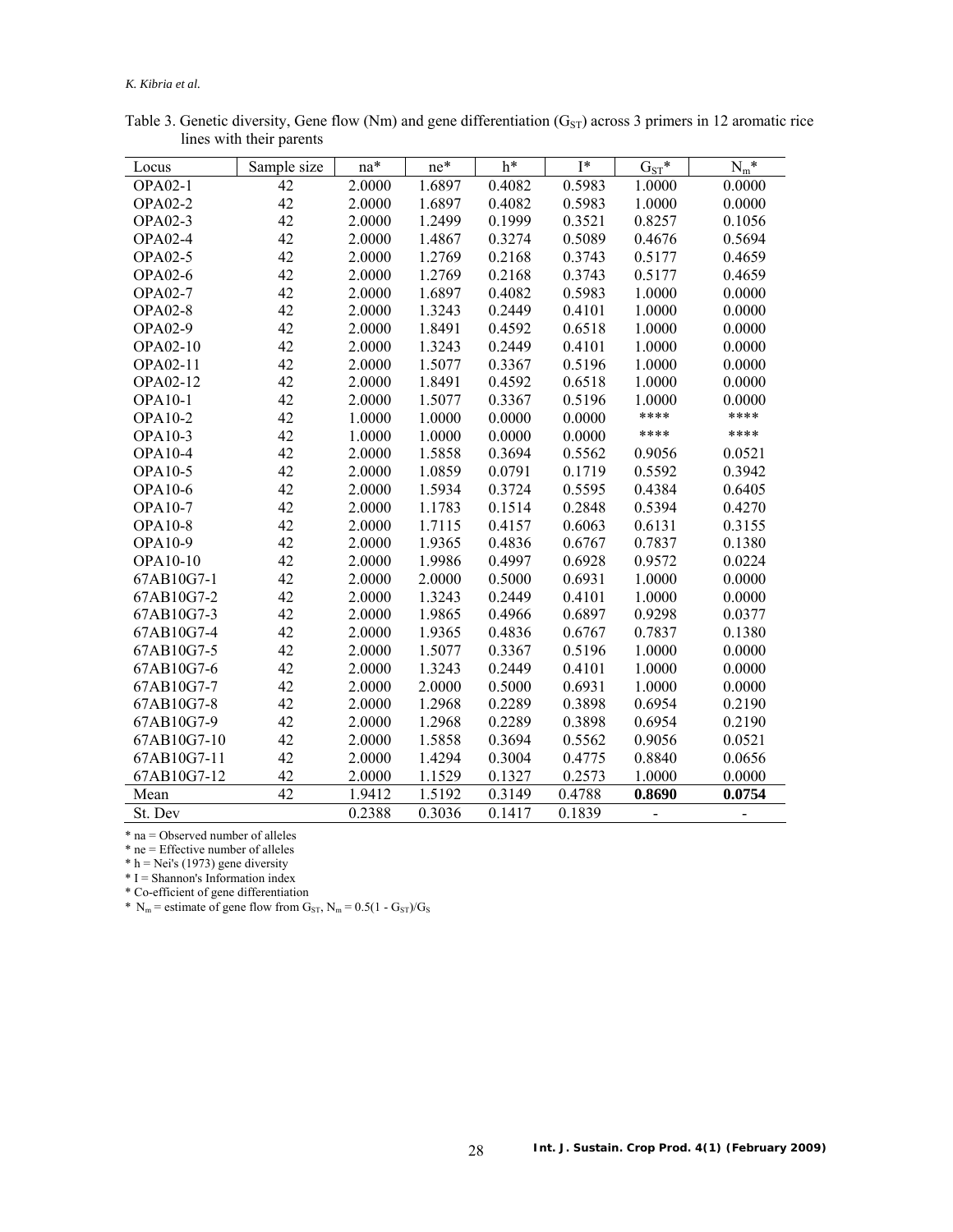| Genotypes             | 281(P)<br>≻ | Kalizira (P) | $\sim$<br>1<br>\$ | ొ<br>$\overline{\phantom{0}}$<br>n<br>4<br>$\overline{\phantom{0}}$<br>$\approx$ | 루<br>ب<br>$\sim$<br>28<br>$\ddot{4}$ | Ņ<br>Ņ<br>n<br>28.<br>$\ddot{4}$ | $\overline{\phantom{0}}$<br>$\overline{\phantom{0}}$<br>n<br>4<br>$\overline{\phantom{0}}$<br>$\dot{\Xi}$ | Ņ<br>n<br>$^{28}$<br>$\frac{4}{3}$ | ొ<br>$\sim$<br>$\overline{\phantom{0}}$<br>$\frac{8}{4}$ | $\mathbf{\sim}$<br>4<br>37 | Ļ<br>ٺ<br>$\sim$<br>루<br>$\frac{1}{4}$ | $\overline{4}$<br>33 | $\overline{\phantom{0}}$<br>$\sim$<br>$\overline{\phantom{0}}$<br>37 | $\circ$<br>$\sim$<br>$\infty$<br>$\frac{8}{3}$ |
|-----------------------|-------------|--------------|-------------------|----------------------------------------------------------------------------------|--------------------------------------|----------------------------------|-----------------------------------------------------------------------------------------------------------|------------------------------------|----------------------------------------------------------|----------------------------|----------------------------------------|----------------------|----------------------------------------------------------------------|------------------------------------------------|
| $Y-1281(P)$           | ****        |              |                   |                                                                                  |                                      |                                  |                                                                                                           |                                    |                                                          |                            |                                        |                      |                                                                      |                                                |
| Kalizira (P)          | 0.2876      | ****         |                   |                                                                                  |                                      |                                  |                                                                                                           |                                    |                                                          |                            |                                        |                      |                                                                      |                                                |
| $40-1-2-1$            | 0.2374      | 0.3502       | ****              |                                                                                  |                                      |                                  |                                                                                                           |                                    |                                                          |                            |                                        |                      |                                                                      |                                                |
| $10-14-5-1-3$         | 0.3788      | 0.6343       | 0.4527            | ****                                                                             |                                      |                                  |                                                                                                           |                                    |                                                          |                            |                                        |                      |                                                                      |                                                |
| $43 - 28 - 5 - 3 - 1$ | 0.4817      | 0.7620       | 0.2748            | 0.2360                                                                           | ****                                 |                                  |                                                                                                           |                                    |                                                          |                            |                                        |                      |                                                                      |                                                |
| 43-28-5-2-2           | 0.3588      | 0.4044       | 0.1691            | 0.4506                                                                           | 0.2718                               | ****                             |                                                                                                           |                                    |                                                          |                            |                                        |                      |                                                                      |                                                |
| $10-14-5-1-1$         | 0.4671      | 0.4194       | 0.3145            | 0.5233                                                                           | 0.5161                               | 0.2553                           | ****                                                                                                      |                                    |                                                          |                            |                                        |                      |                                                                      |                                                |
| $43 - 28 - 5 - 2 - 1$ | 0.2635      | 0.3646       | 0.4779            | 0.5954                                                                           | 0.7634                               | 0.4406                           | 0.2573                                                                                                    | ****                               |                                                          |                            |                                        |                      |                                                                      |                                                |
| $48 - 1 - 2 - 3$      | 0.2298      | 0.4266       | 0.3494            | 0.3427                                                                           | 0.4278                               | 0.2831                           | 0.4132                                                                                                    | 0.4247                             | ****                                                     |                            |                                        |                      |                                                                      |                                                |
| $37-4-1-2$            | 0.3182      | 0.4741       | 0.1986            | 0.4012                                                                           | 0.3483                               | 0.3187                           | 0.4208                                                                                                    | 0.5307                             | 0.1851                                                   | ****                       |                                        |                      |                                                                      |                                                |
| $41 - 12 - 3 - 1 - 2$ | 0.2613      | 0.6210       | 0.3489            | 0.3059                                                                           | 0.2841                               | 0.3463                           | 0.5460                                                                                                    | 0.4919                             | 0.3820                                                   | 0.2507                     | ****                                   |                      |                                                                      |                                                |
| $33 - 144 - 1 - 1$    | 0.1812      | 0.4494       | 0.2959            | 0.3173                                                                           | 0.3152                               | 0.2930                           | 0.4807                                                                                                    | 0.4613                             | 0.2021                                                   | 0.3152                     | 0.3059                                 | ****                 |                                                                      |                                                |
| $37 - 1 - 3 - 1$      | 0.3693      | 0.4150       | 0.5022            | 0.3683                                                                           | 0.3088                               | 0.4494                           | 0.5313                                                                                                    | 0.5571                             | 0.2402                                                   | 0.4472                     | 0.3568                                 | 0.3314               | ****                                                                 |                                                |
| $48 - 8 - 1 - 2 - 6$  | 0.1634      | 0.2798       | 0.2995            | 0.5083                                                                           | 0.4597                               | 0.3097                           | 0.3247                                                                                                    | 0.3125                             | 0.2492                                                   | 0.4597                     | 0.3762                                 | 0.2514               | 0.2312                                                               | ****                                           |

Table 4. Nei's genetic identity (above diagonal) and genetic distance (below diagonal) values among studied aromatic Genotypes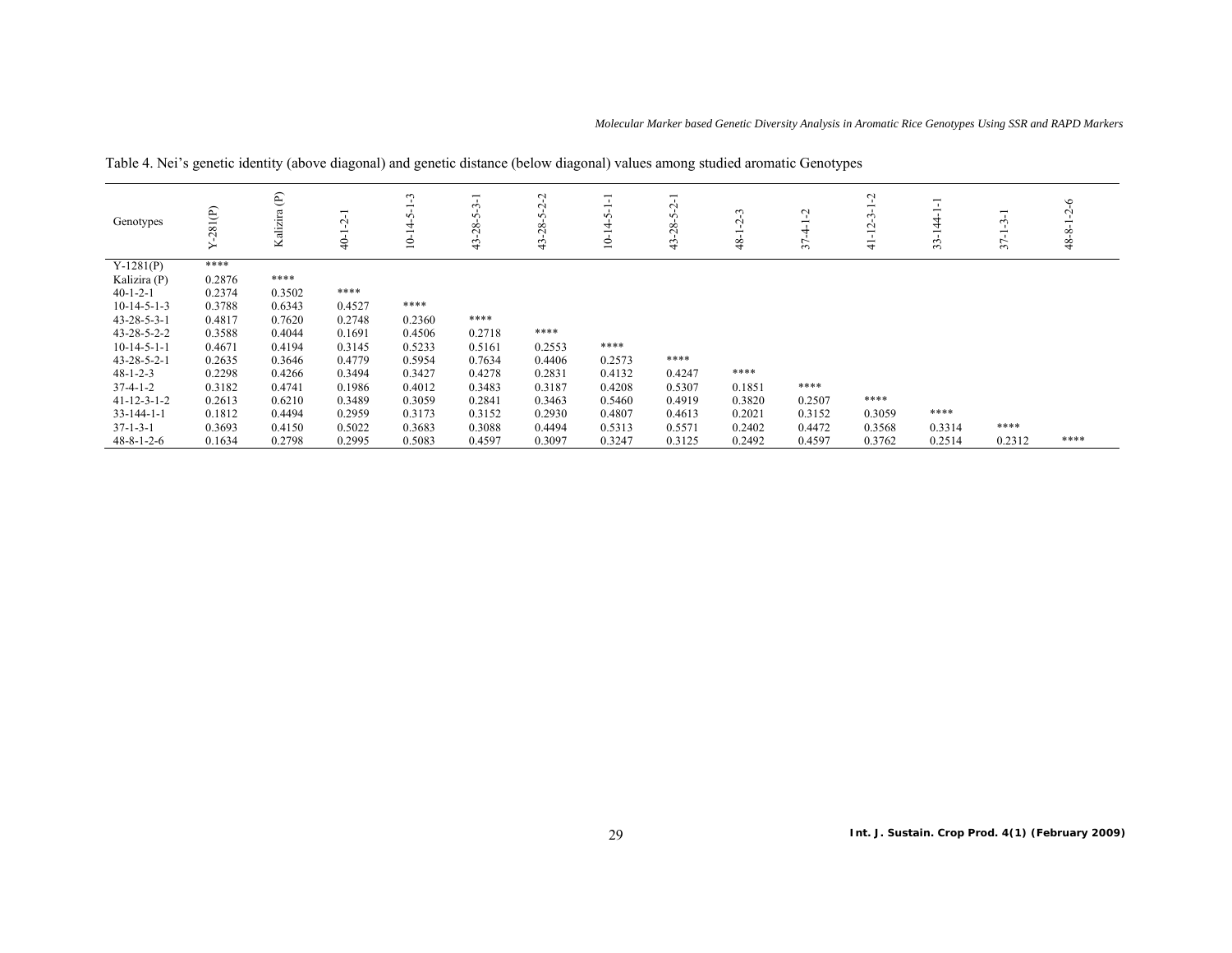

 Figure 1. Banding pattern of some of the rice genotypes for a) RM223, b) RM342A, c) RM515 where Lane-1: 1 kb+ ladder; Lane-2: Y-1281 (parent); Lane-3: Kalizira (parent); Lane-4:40-1-2-1; Lane-5:10-14- 5-1-3; Lane-6:43-28-5-3-1; Lane-7:43-28-5-2-2; Lane-8:10-14-5-1-1; Lane-9:43-28-5-2-1; Lane-10:48-1-2-3; Lane-11:37-4-1-2; Lane-12:41-12-3-1-2; Lane-13:33-144-1-1; Lane-14:17-1-3-1; Lane-15: 48-8-1-2-6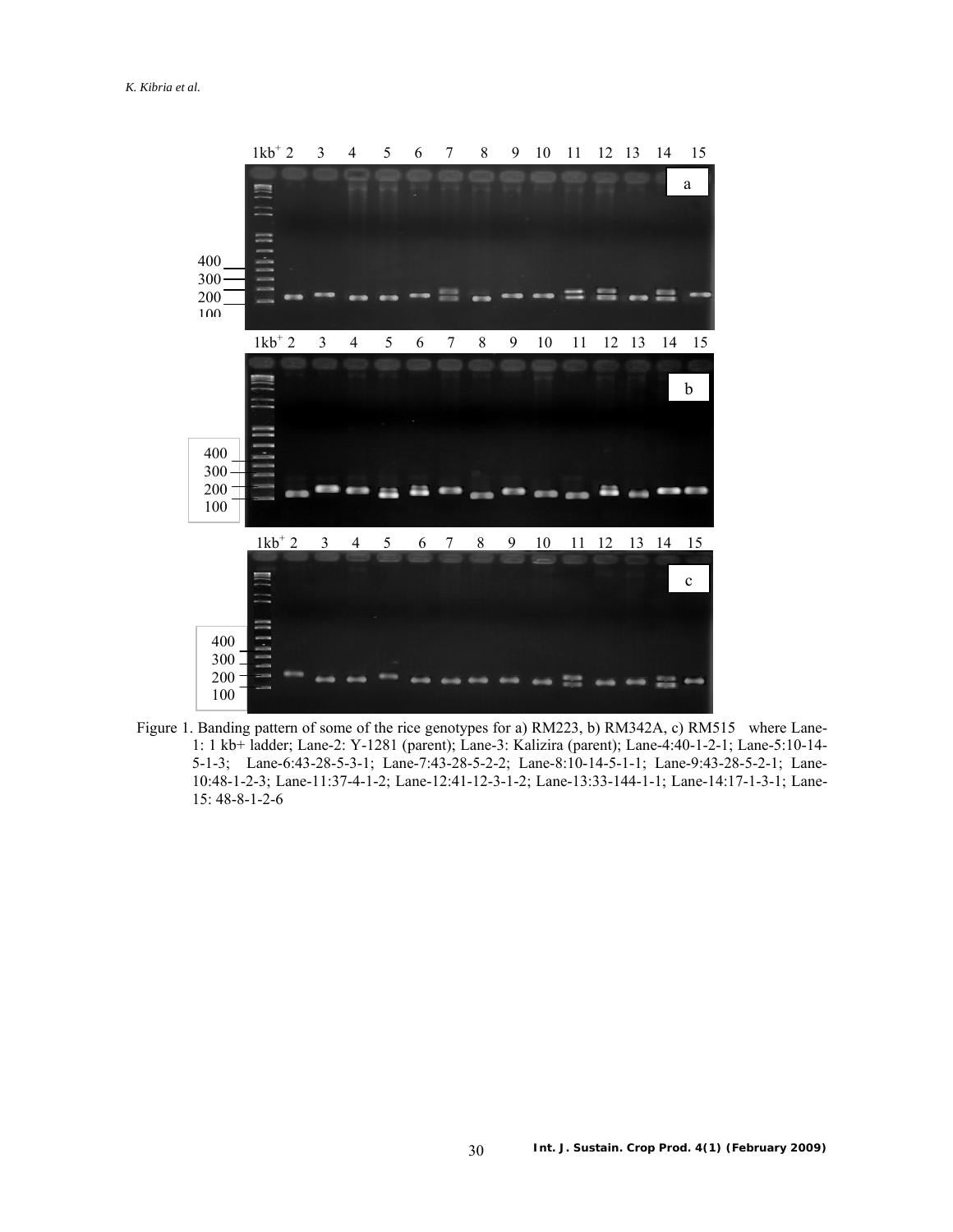

Figure 2. UPGMA dendrogram based on Nei's (1972) original measure of genetic distance summarizing the data on differentiation between aromatic rice genotypes according to SSR analysis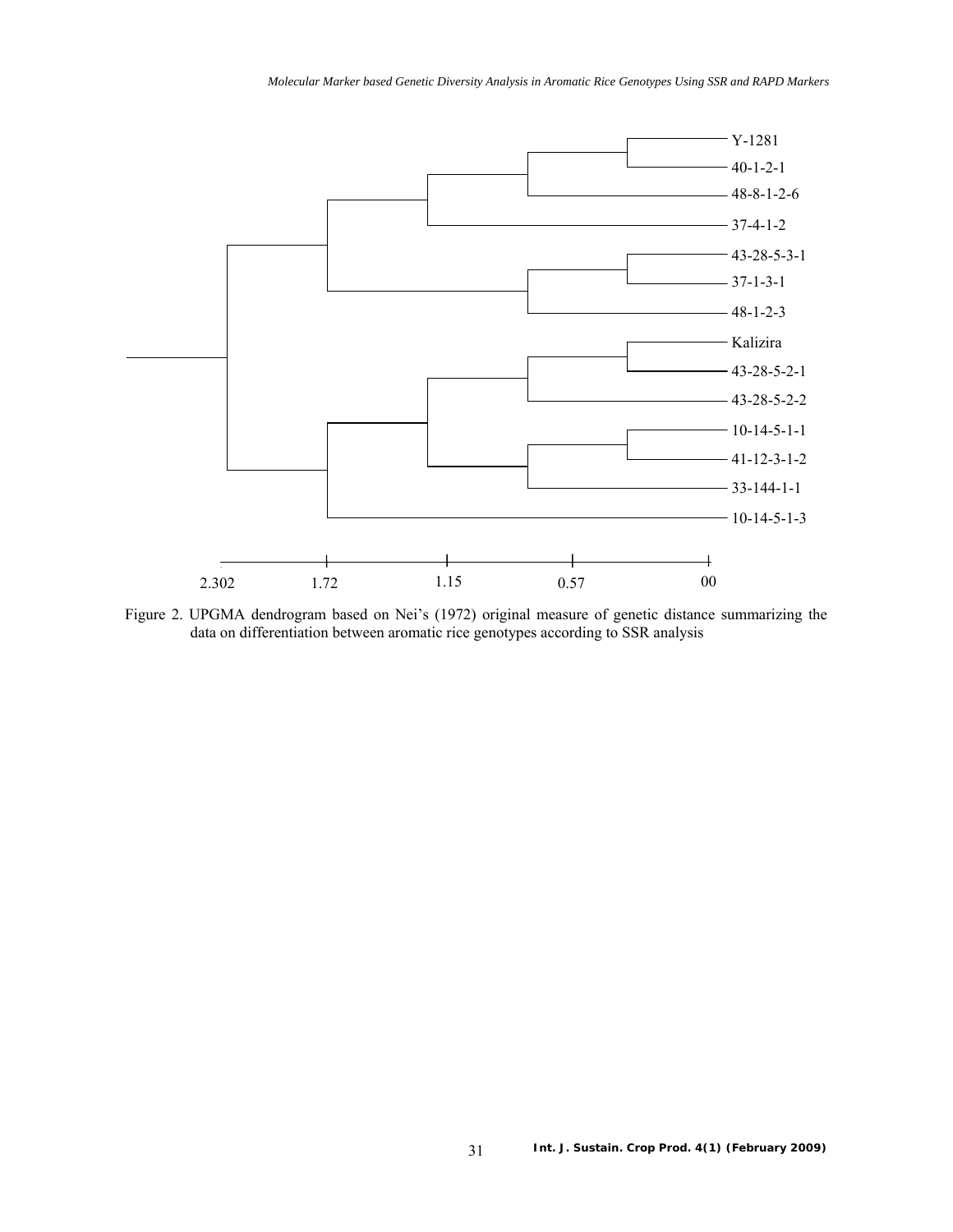

 Figure 3. RAPD profiles of some aromatic rice genotypes a) OPA02, b) OPA10, c) 67AB10G7 where M: Molecular weight marker (20 bp DNA ladder). Lane 1-3: Y-1281 (P), Lane 4-6: Kalizira (P), Lane 7-9: 40-1-2-1, Lane 10-12: 10-14-5-1-3, Lane 13-15: 43-28-5-3-1, Lane 16-18: 43-28-5-2-2, Lane 19-21: 10-14-5-1-1.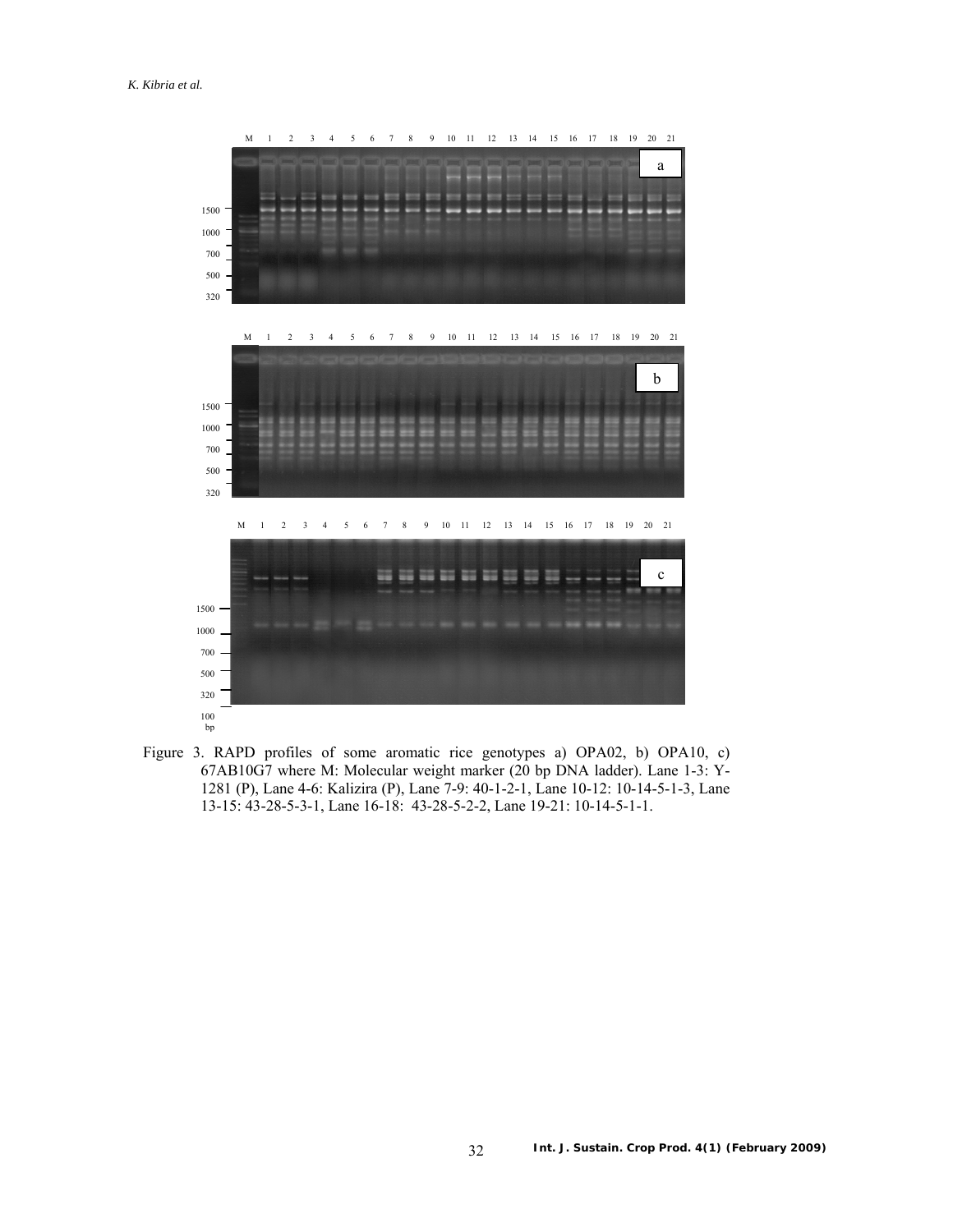

Figure 4. UPGMA dandogram based on Nei's (1972) original measure of genetic distance summarizing the data on differentiation between aromatic rice genotypes according to RAPD analysis

# **REFERENCES**

- Chakravarthi, B.K. and R. Naravaneni. 2006. SSR marker based DNA fingerprinting and diversity study in rice (*Oryza sativa*. L). African J. Biotech. 5 (9): 684-688.
- Choudhury, P.R., Kohil, S., Srinivasan, K., Mohapatra, T. and Sharma, R.P. 2001. Identification and classification of aromatic rices based on DNA fingerprinting. Euphytica, 118: 243-251.
- Cordeiro, G.M., Christopher, M.J., Henry, R.J. and Reinke, R.F. 2002. Identification of microsatellite markers for fragrance in rice by analysis of the rice genome sequence. Mol. Breed. 9(4): 245-250.
- Fristsch, P. and Rieseberg, L.H. 1995. The use of random amplified polymorphic DNA (RAPD) in conservation genetics. In: Smither, T.B. and R.K. Wayne (eds.) Molecular Genetic Approaches in Conservation, Oxford University Press, Oxford. pp. 54-73.
- Giovannoni, J.J., Wing, R.A., Ganal, M.W. and Tanksley, S. 1991. Isolation of molecular markers from specific chromosomal intervals using DNA pools from existing mapping populations. Nucleic Acids Res. 19: 6553–6558.
- Joshi, S.P., Gupta, V.S., Aggarwal, R.K., Ranjekar, P.K. and Brar, D.S. 2000. Genetic diversity and phylogenetic relationship as revealed by Inter simple sequence repeat polymorphism in the genus *Oryza*. Theor. Appl. Genet. 100: 1311-1320.
- Kim, G., Kim, H., Lee, S., Chung, B., Song, B. and Cho, Y. 2005. Genetic diversity of glutinous rice collections based on agronomic traits and RAPDs. Korean J. Crop Sci. 50(3): 212-220.